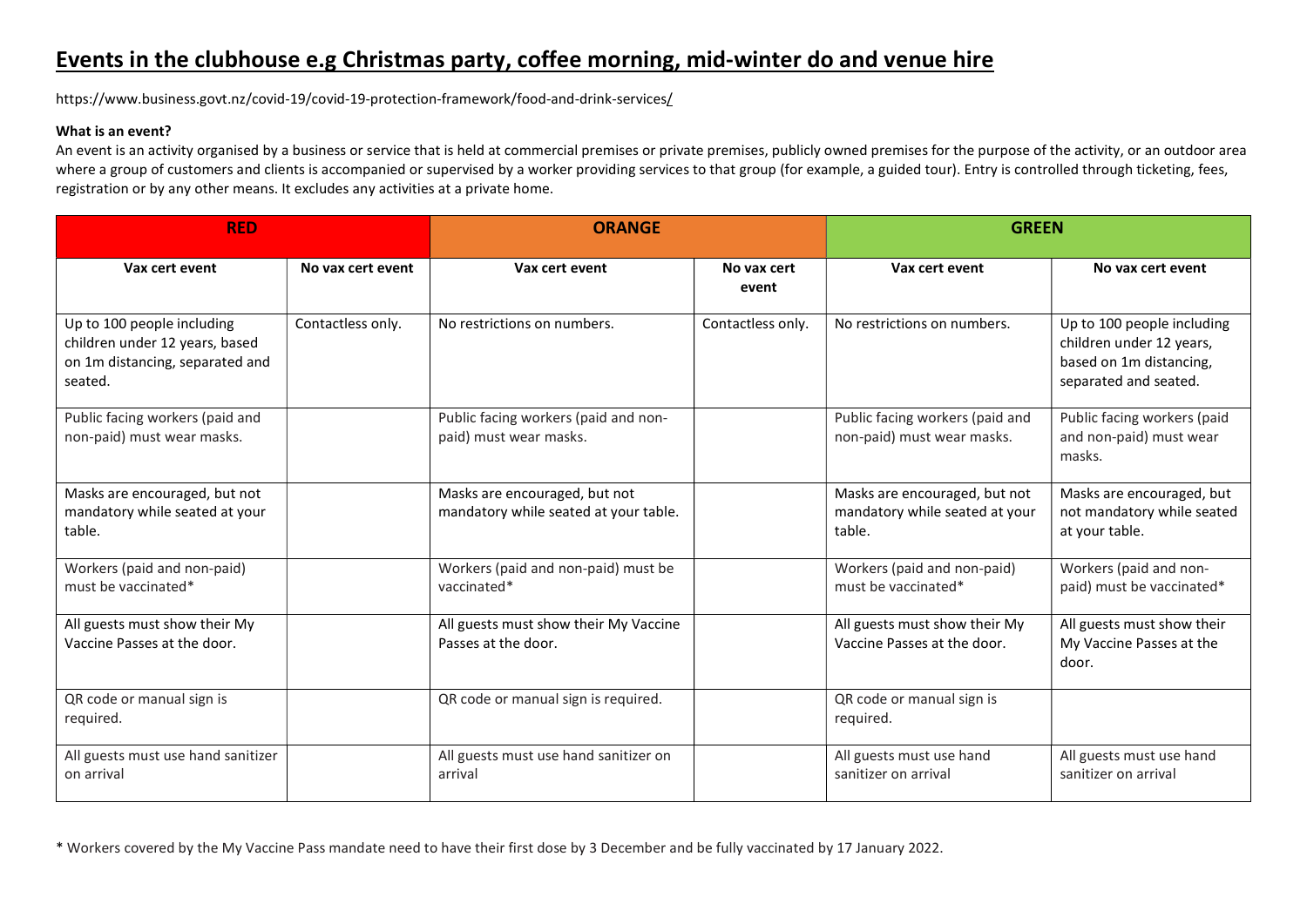## Gatherings inside or outside e.g Committee meeting, prize giving and BBQ after cruising racing at the beach

https://covid19.govt.nz/traffic-lights/life-at-red/gatherings-and-visits-at-red/public-and-private-gatherings-at-red/

https://www.yachtingnz.org.nz/clubs/covid-19-latest-updates

### What is a gathering?

A gathering is people who are intermingling in a group but excludes people who remain at least 2 metres away from each other, so far as reasonably practicable. It includes gatherings to undertake voluntary or not-for-profit sporting, recreational, social or cultural activities. You might have heard the terms 'gathering' and 'events' thrown around. Sport and recreation can be played under gatherings restrictions, and the number that can meet at a gathering depends on whether vaccine passes are required and checked or not.

| <b>RED</b>                                                                                           |                                                                                  | <b>ORANGE</b>                                                                                        |                                                                                                      | <b>GREEN</b>                                                                                         |                                                                                                      |
|------------------------------------------------------------------------------------------------------|----------------------------------------------------------------------------------|------------------------------------------------------------------------------------------------------|------------------------------------------------------------------------------------------------------|------------------------------------------------------------------------------------------------------|------------------------------------------------------------------------------------------------------|
| Vax cert event                                                                                       | No yax cert event                                                                | Vax cert event                                                                                       | No yax cert event                                                                                    | Vax cert event                                                                                       | No yax cert event                                                                                    |
| Up to 100 people including<br>children under 12 years,<br>based on 1m distancing.                    | Up to 25 people including<br>children under 12 years,<br>based on 1m distancing. | No restrictions on numbers.                                                                          | Up to 50 people including<br>children under 12 years,<br>based on 1m distancing.                     | No restrictions on numbers.                                                                          | Up to 100 people including<br>children under 12 years,,<br>based on 1m distancing.                   |
| Masks are encouraged.                                                                                | Masks are mandatory when<br>indoors.                                             | Masks are encouraged.                                                                                | Masks are mandatory when<br>indoors.                                                                 | Masks are encouraged<br>when indoors.                                                                | Masks are encouraged<br>when indoors.                                                                |
| All guests must show their<br>My Vaccine Passes at the<br>door.                                      |                                                                                  | All guests must show their<br>My Vaccine Passes at the<br>door.                                      |                                                                                                      | All guests must show their<br>My Vaccine Passes at the<br>door.                                      |                                                                                                      |
| Prize-giving and BBQ can go<br>ahead. Committee meetings<br>can go ahead                             | No prize-giving and BBQ.<br>Committee meetings can go<br>ahead                   | Prize-giving and BBQ can go<br>ahead. Committee meetings<br>can go ahead                             | Prize-giving and BBQ can go<br>ahead. Committee meetings<br>can go ahead                             | Prize-giving and BBQ can go<br>ahead. Committee meetings<br>can go ahead                             | Prize-giving and BBQ can go<br>ahead. Committee meetings<br>can go ahead                             |
| Hand sanitizer to be used<br>when using the BBQ for<br>cruising races and when<br>entering the club. | All guests must use hand<br>sanitizer on arrival                                 | Hand sanitizer to be used<br>when using the BBQ for<br>cruising races and when<br>entering the club. | Hand sanitizer to be used<br>when using the BBQ for<br>cruising races and when<br>entering the club. | Hand sanitizer to be used<br>when using the BBQ for<br>cruising races and when<br>entering the club. | Hand sanitizer to be used<br>when using the BBQ for<br>cruising races and when<br>entering the club. |
| QR code or manual sign is<br>required.                                                               | QR code or manual sign is<br>required.                                           | QR code or manual sign is<br>required.                                                               | QR code or manual sign is<br>required.                                                               | QR code or manual sign is<br>required.                                                               | QR code or manual sign is<br>required.                                                               |

Please note that club functions can come under the gathering rules, but as a club I think that events like the Coffee Morning, Christmas Party and Mid Winter Function should be treated as an event and follow the hospitality rules as per page 1.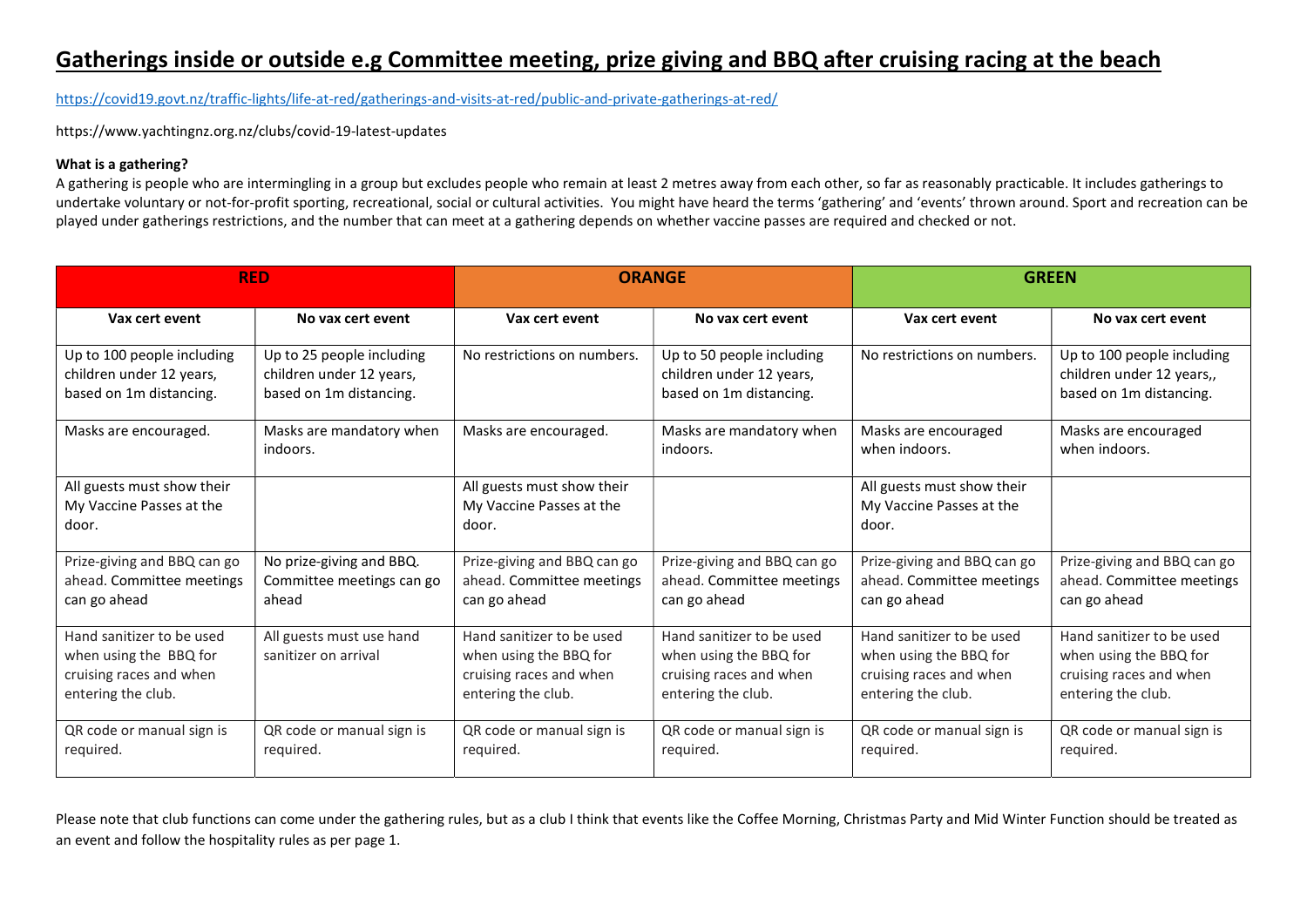### Opening the clubhouse for club members to have lunch, make tea/coffee etc

https://covid19.govt.nz/traffic-lights/life-at-red/gatherings-and-visits-at-red/public-and-private-gatherings-at-red/

- The club treats opening the clubhouse as a non vax gathering as we would not have more than 25 people at any one time
- We would need to have a signs on the doors advising that there is a maximum of 25 people including children, vax certs are not required
- Masks are mandatory when not eating and drink and we encourage people to sit out on the deck. That way we also don't need to see people vax certs before entering the club.
- If we do a vax cert gathering we would need to see everyone's vax cert before entering the club and we can't do this.
- You may switch between operating under My Vaccine Pass is required/not required, as long as your premises are cleaned between groups. For example, a conference venue can host a conference for a small group of people under the unvaccinated rules, clean, and they can then do a larger gathering for vaccinated. You must clearly communicate what settings you are operating under, and display any required signage.

| <b>RED</b>                                                                         |                                                                                    | <b>ORANGE</b>                                                                      |                                                                                    | <b>GREEN</b>                                                                       |                                                                                    |
|------------------------------------------------------------------------------------|------------------------------------------------------------------------------------|------------------------------------------------------------------------------------|------------------------------------------------------------------------------------|------------------------------------------------------------------------------------|------------------------------------------------------------------------------------|
| Vax cert                                                                           | No yax cert                                                                        | Vax cert                                                                           | No vax cert                                                                        | Vax cert                                                                           | No vax cert                                                                        |
| Up to 100 people including<br>children under 12 years,<br>separated and seated.    | Up to 25 people including<br>children under 12 years,<br>based on 1m distancing.   | No restrictions on numbers.                                                        | Up to 50 people including<br>children under 12 years,<br>based on 1m distancing.   | No restrictions on numbers.                                                        | Up to 100 people including<br>children under 12 years,<br>separated and seated.    |
| Masks are mandatory.                                                               | Masks are mandatory.                                                               | Masks are encouraged.                                                              | Masks are mandatory                                                                | Masks are not required.                                                            | Masks are encouraged.                                                              |
| All guests must show their<br>My Vaccine Passes at the<br>door.                    | No need to see vaccine<br>pass.                                                    | All guests must show their<br>My Vaccine Passes at the<br>door.                    | No need to see vaccine<br>pass.                                                    | All guests must show their<br>My Vaccine Passes at the<br>door.                    | No need to see vaccine<br>pass.                                                    |
| QR code or manual sign is<br>required.                                             | QR code or manual sign is<br>required.                                             | QR code or manual sign is<br>required.                                             | QR code or manual sign is<br>required.                                             | QR code or manual sign is<br>required.                                             | QR code or manual sign is<br>required.                                             |
| Ask members to use hand<br>sanitizer before using any of<br>the kitchen equipment. | Ask members to use hand<br>sanitizer before using any of<br>the kitchen equipment. | Ask members to use hand<br>sanitizer before using any of<br>the kitchen equipment. | Ask members to use hand<br>sanitizer before using any of<br>the kitchen equipment. | Ask members to use hand<br>sanitizer before using any of<br>the kitchen equipment. | Ask members to use hand<br>sanitizer before using any of<br>the kitchen equipment. |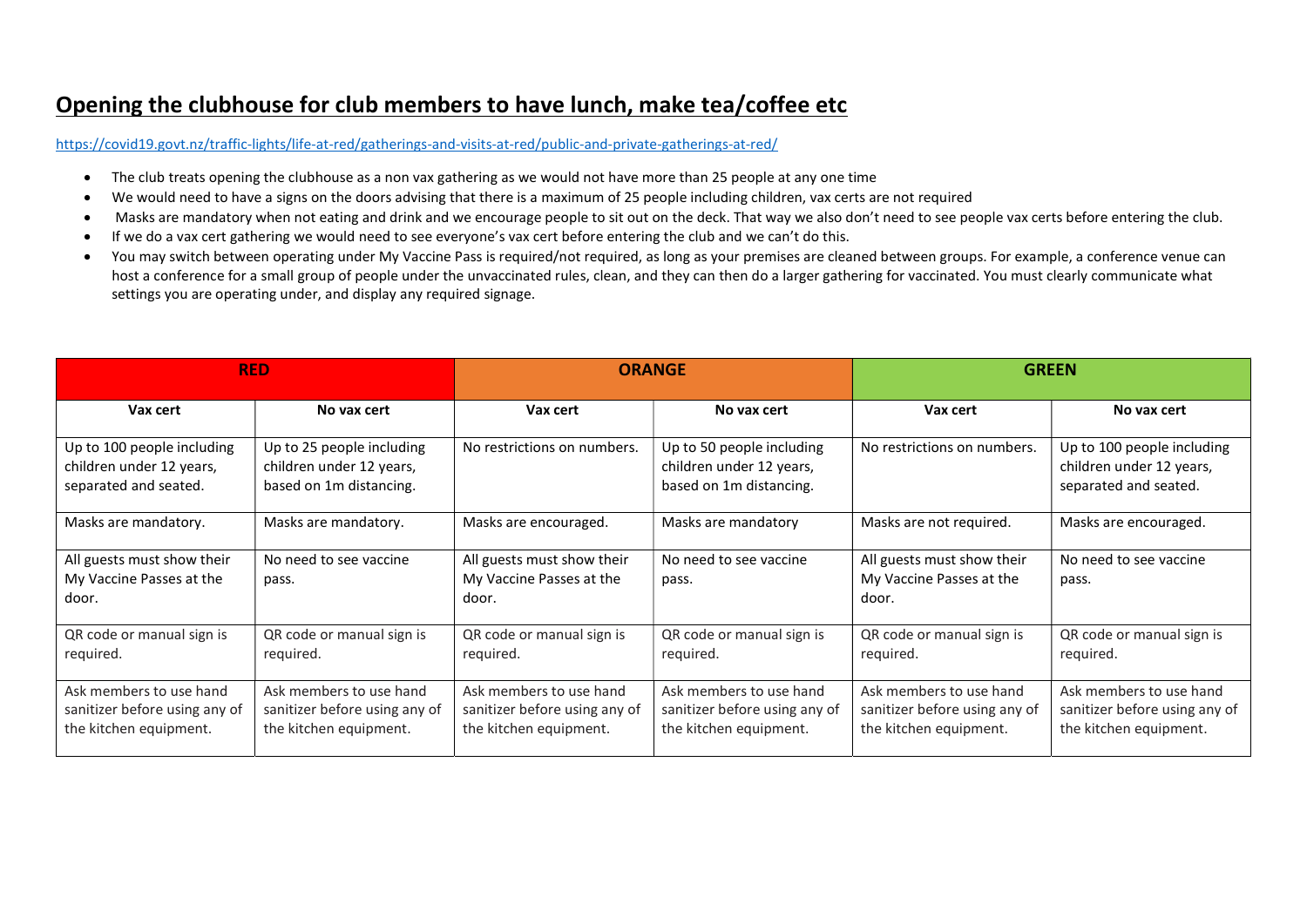# Hardstand, hauling, moorings, grids, dinghy lockers

https://covid19.govt.nz/traffic-lights/life-at-red/gatherings-and-visits-at-red/public-and-private-gatherings-at-red/

- The club treats all of above as a non vax gathering as we would not have more than 25 people at any one time
- We keep an eye out for what other Marina's are doing and make changes as necessary, as of 1.30pm 2 December Gulf Harbour Marina has not brought out their traffic light policies

| <b>RED</b>                                                                      |                                                                                                              | <b>ORANGE</b>                                                   |                                                                                                              | <b>GREEN</b>                                                    |                                                                                                              |
|---------------------------------------------------------------------------------|--------------------------------------------------------------------------------------------------------------|-----------------------------------------------------------------|--------------------------------------------------------------------------------------------------------------|-----------------------------------------------------------------|--------------------------------------------------------------------------------------------------------------|
| Vax cert                                                                        | No vax cert                                                                                                  | Vax cert                                                        | No vax cert                                                                                                  | Vax cert                                                        | No vax cert                                                                                                  |
| Up to 100 people including<br>children under 12 years,<br>separated and seated. | Up to 25 people including<br>children under 12 years,<br>based on 1m distancing.                             | No restrictions on numbers.                                     | Up to 50 people including<br>children under 12 years,<br>based on 1m distancing.                             | No restrictions on numbers.                                     | Up to 100 people including<br>children under 12 years,<br>separated and seated.                              |
| Masks are encouraged.                                                           | Masks are encouraged<br>when inside sheds and<br>dinghy lockers and 1m<br>distancing can't be adhered<br>to. | Masks are encouraged.                                           | Masks are encouraged<br>when inside sheds and<br>dinghy lockers and 1m<br>distancing can't be adhered<br>to. | Masks are not required.                                         | Masks are encouraged<br>when inside sheds and<br>dinghy lockers and 1m<br>distancing can't be adhered<br>to. |
| All guests must show their<br>My Vaccine Passes at the<br>door.                 | No need to see vaccine<br>pass.                                                                              | All guests must show their<br>My Vaccine Passes at the<br>door. | No need to see vaccine<br>pass.                                                                              | All guests must show their<br>My Vaccine Passes at the<br>door. | No need to see vaccine<br>pass.                                                                              |
| QR code or manual sign is<br>required.                                          | QR code or manual sign is<br>required.                                                                       | QR code or manual sign is<br>required.                          | QR code or manual sign is<br>required.                                                                       | QR code or manual sign is<br>required.                          | QR code or manual sign is<br>required.                                                                       |

# Yachting racing

### https://www.yachtingnz.org.nz/clubs/covid-19-latest-updates

There are no requirements for physical distancing while playing / participating, meaning keelboat and double-handed sailing is allowed at the Red, Orange and Green settings. You also don't need to wear a mask when taking part. During racing, sailing series and regatta's, it is up to the boat owner's discretion on vaccination status for their crew.